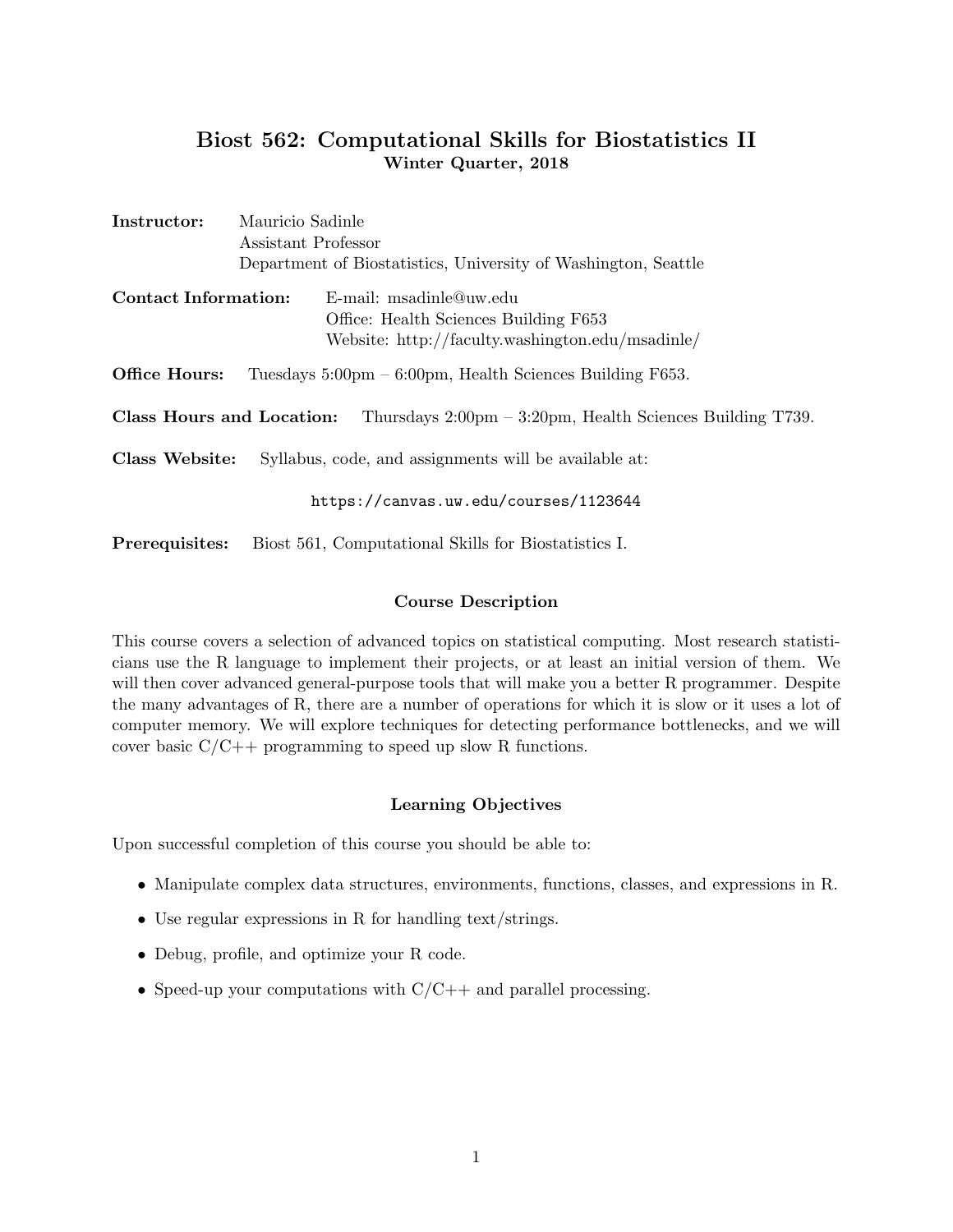#### Class Schedule

This is a tentative schedule for the course. The specific topics might move around depending on how much progress we make in each lecture.

|                | Date             | <b>Topics</b>                    |
|----------------|------------------|----------------------------------|
| $\mathbf{1}$ . | Jan 4            | Data structures, subsetting      |
| 2.             | Jan 11           | Environments, functions          |
| 3.             | - Jan 18         | Functional programming           |
| 4.             | Jan 25           | Expressions, regular expressions |
| 5.             | Feb 1            | S3 and S4 classes                |
| 6.             | Feb 8            | Debugging, profiling             |
| 7.             | Feb 15           | Memory management                |
| 8.             | $\text{Feb } 22$ | $C/C++$                          |
| 9.             | Mar 1            | $C/C++$                          |
| 10.            | Mar 8            | Parallel computing               |

#### Course Materials

Each session will have associated an R script containing the code covered in class, along with explanations. The scripts will have links to the sources from which the contents are drawn. We will use a variety of sources, most of which are available online. A large portion of the sessions will draw from the online book "Advanced R" by Hadley Wickham, available at:

http://adv-r.had.co.nz/.

There also exists a printed version of this book:

Wickham, Hadley (2014). Advanced R. CRC Press: Boca Raton, FL.

A lot of this book's contents were covered in Biost 561, so we will focus on the remaining parts.

#### Grading

Weekly homework assignments.

- When are they distributed? Each Thursday after class.
- When are they due? The following Wednesday by 6:00pm via email to msadinle@uw.edu
- How do you receive credit for this class? Hand-in the solutions to all problems in all assignments. Your solutions will be read, but not graded. You might receive the homework back for corrections if they are needed.
- Will you get feedback? Yes, at the beginning of each class.
- Can you discuss assignments with your classmates? Yes, but solutions are to be your own.